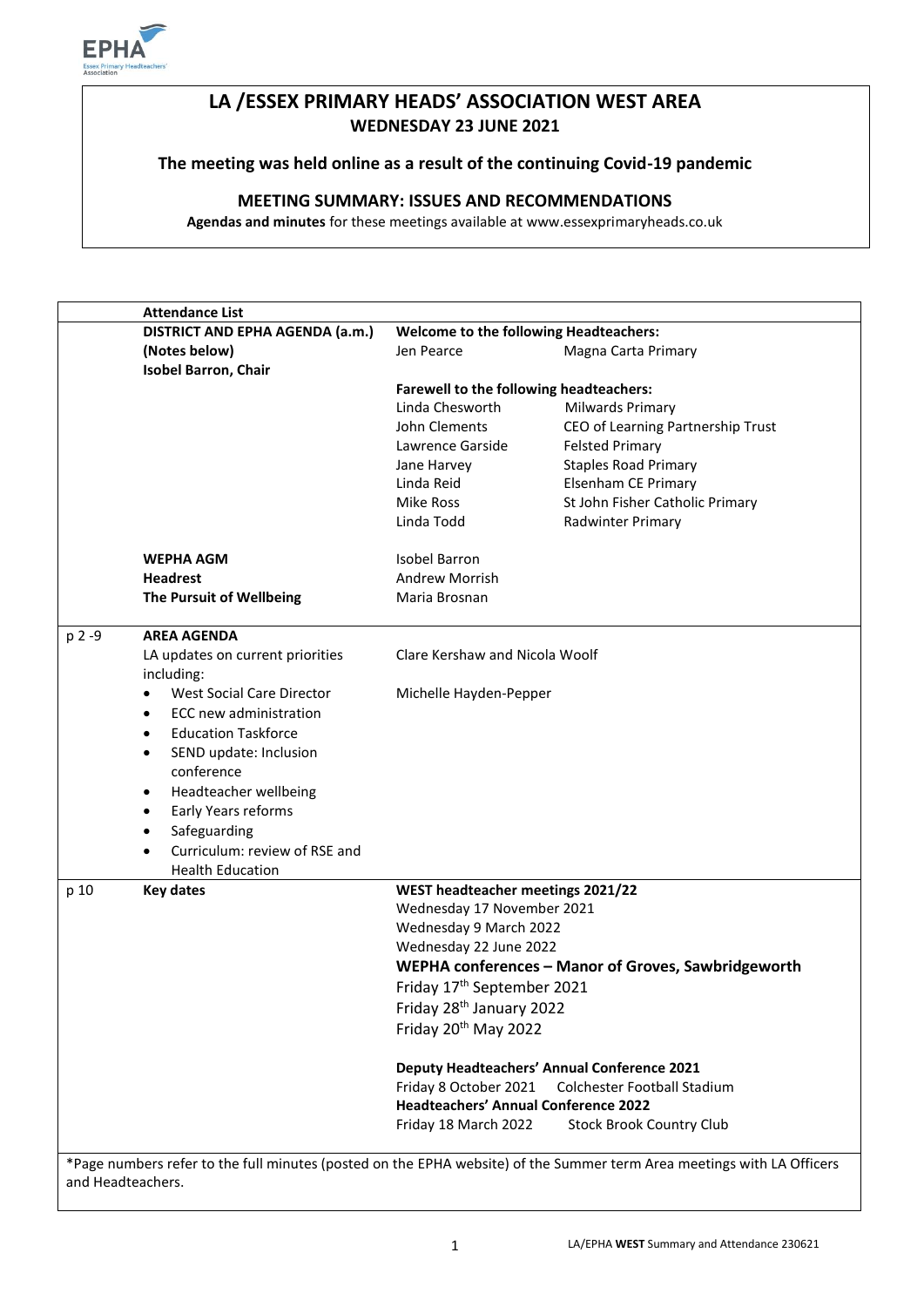

# **LA /ESSEX PRIMARY HEADS' ASSOCIATION WEST AREA WEDNESDAY 23 JUNE 2021**

**The meeting was held online as a result of the continuing Covid-19 pandemic**

# **MEETING SUMMARY: ISSUES AND RECOMMENDATIONS**

**Agendas and minutes** for these meetings available at www.essexprimaryheads.co.uk

#### **Present**

Michelle Hayden-Pepper Susan Brown SEP **SEP** Andrew Morrish Headrest Jacky Castle SEP Maz Norman Head of Education South Karen Woolhouse **ECC Apologies** Jima Folopoulou ECC Early Years Derai Lewis-Jones ECC Attendance Specialist

George Athanasiou Great Sampford Primary/ West Vice-Chair Debbie Attridge Ongar Primary **Lucy Mawson** Stebbing Primary Gina Bailey William Martin Schools Tracy O'Donnell Epping Primary Dale Bateman Coopersale & Theydon Sophia Pardalis Limes Farm Juniors Isobel Barron Roseacres Primary/ West Chair Linda Chesworth Milwards Primary Simon Rance Ashdon Primary John Clements CEO LPT Colin Raraty Rodings Primary Mary Evans Henry Moore Primary Sarah Roffey High Beech CE Primary Lawrence Garside Felsted Primary **David Rogers** Bentfield Primary Kim Hall Henham and Ugley Primary Katie Henson St Andrew's North Weald Kevin Watts Great Dunmow Primary Clare Griffiths Dunmow St Mary's Primary Claire Jackman Great Easton CE Primary Chris Jarmain St Mary's CE Primary Claire Kearney William Martin Schools **In Attendance**

Local Delivery Director

West

Llewellen Lawson Ian Kendal Teresa Phillips Rebecca Pine Linda Todd Emma Vincent Joanne Willcox Nikki Willis

Ros Allsop Clavering Primary Alison Kerrell Great Bardfield Primary Dr Walker's CE Primary Our Lady of Fatima Trust Thomas Willingale School Newport Primary Anne Marie Black St Alban's CE Primary Julie Puxley Katherine Semar Junior & Infants Elizabeth Gelston Hatfield Heath Primary Michael Ross St John Fisher Catholic Primary Lisa Gibbs Leverton Primary Sue Spearman Fawbert & Barnard's Primary Radwinter CE Primary RA Butler Academy Sarah Hurwood Epping Upland CE Primary Hannah Wheatcroft Farnham & Rickling Primaries Hillhouse CE Primary Flitch Green Academy

Gareth Allen Maria Brosnan

Pam Langmead EPHA Professional Officer LA Officers **EXECUTE:** Sarah Cowley Henry Moore Primary Clare Kershaw Director of Education Michael Doughty Henry Moore Primary Nicola Woolf Assistant Director West Sarah Manning Galleywood Infants Millhouse Primary Pursuit Wellbeing

Daisy Alexander Attendance Specialist Karla Martin Head of Education West Ellie Yallop **ECC Early Years** Christine Peden Pear Tree Mead Primary

Note: If your attendance or apologies have not been noted please contact the EPHA Professional Officer at [pam@langmead.me.uk](mailto:pam@langmead.me.uk) for amendment.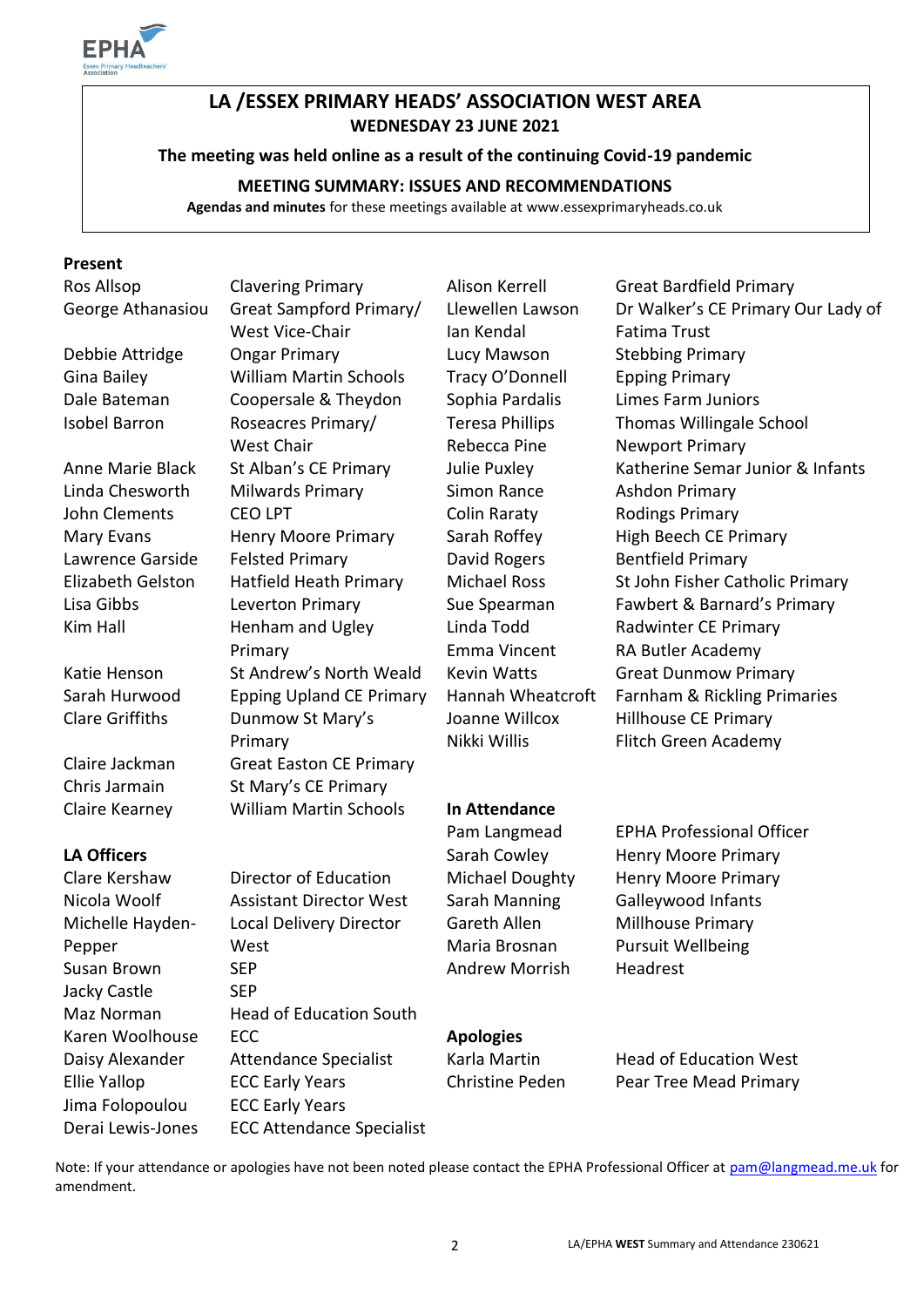

### **WEST EPHA AREA MEETING MINUTES 23 JUNE 2021**

#### **1. WELCOME**

The meeting was held online as a result of the continuing Coronavirus pandemic. Isobel Barron, the West Area Chair welcomed headteachers to the meeting.

# **Welcome to the following Headteachers:**

Jen Pearce Magna Carta Primary

#### **Farewell to the following headteachers:**

| Linda Chesworth  | Milwards Primary                  |
|------------------|-----------------------------------|
| John Clements    | CEO of Learning Partnership Trust |
| Lawrence Garside | <b>Felsted Primary</b>            |
| Jane Harvey      | <b>Staples Road Primary</b>       |
| Linda Reid       | <b>Elsenham CE Primary</b>        |
| Mike Ross        | St John Fisher Catholic Primary   |
| Linda Todd       | <b>Radwinter Primary</b>          |

If you are leaving please make use of the EPHA new heads' checklist, and complete it for your successor. This is available on the EPHA website at <https://essexprimaryheads.co.uk/info-and-documents/good-practice/>

#### **2. DELIVERY OF THE EARLY CAREER FRAMEWORK PROGRAMME AND NPQs**

Andrew Smith, headteacher at Lyons Hall Primary, sent the following information which outlines support available for the Early Career Framework and NPQs.

In addition to Teaching School Hubs, other organisations can deliver the Early Career Framework and reformed NPQs. In Essex, the Professional Learning Network/Lyons Hall School has chosen to deliver both the ECF programme and the suite of NPQ programmes to give schools more of a choice of provision.

PLN/LH has a long, proven track-record of delivery on these priorities across Essex and its borders, having delivered NPQs for the last 18 years, the Accelerate programme (a precursor to the ECF) and currently delivering the early roll out of the ECF programme.

#### **Early Career Framework**

PLN is a Delivery partner for Ambition Institute providing the DfE funded Full-Induction Programme at no cost to your school. The two-year programme is delivered by a team of facilitators who are experienced practising teachers. It includes:

- Training for Early Career teachers (ECTs) and mentors
- Materials can be adapted to respond to the context of our schools.
- Mainly online content and video conferencing

PLN has chosen Ambition as their programme is completely flexible. If school has a different priority one week (e.g. parents evening, assessment) or if the Early Career Teacher or mentor is absent, they miss that week and start again the next week - they don't have to 'catch up' with the missed week.

The Department for Education is funding all training, at no cost to schools.

All state funded schools offering statutory induction will receive additional funding to deliver the Early Career Framework reforms.

The funding will cover:

5% off timetable in the second year of induction for all early career teachers to undertake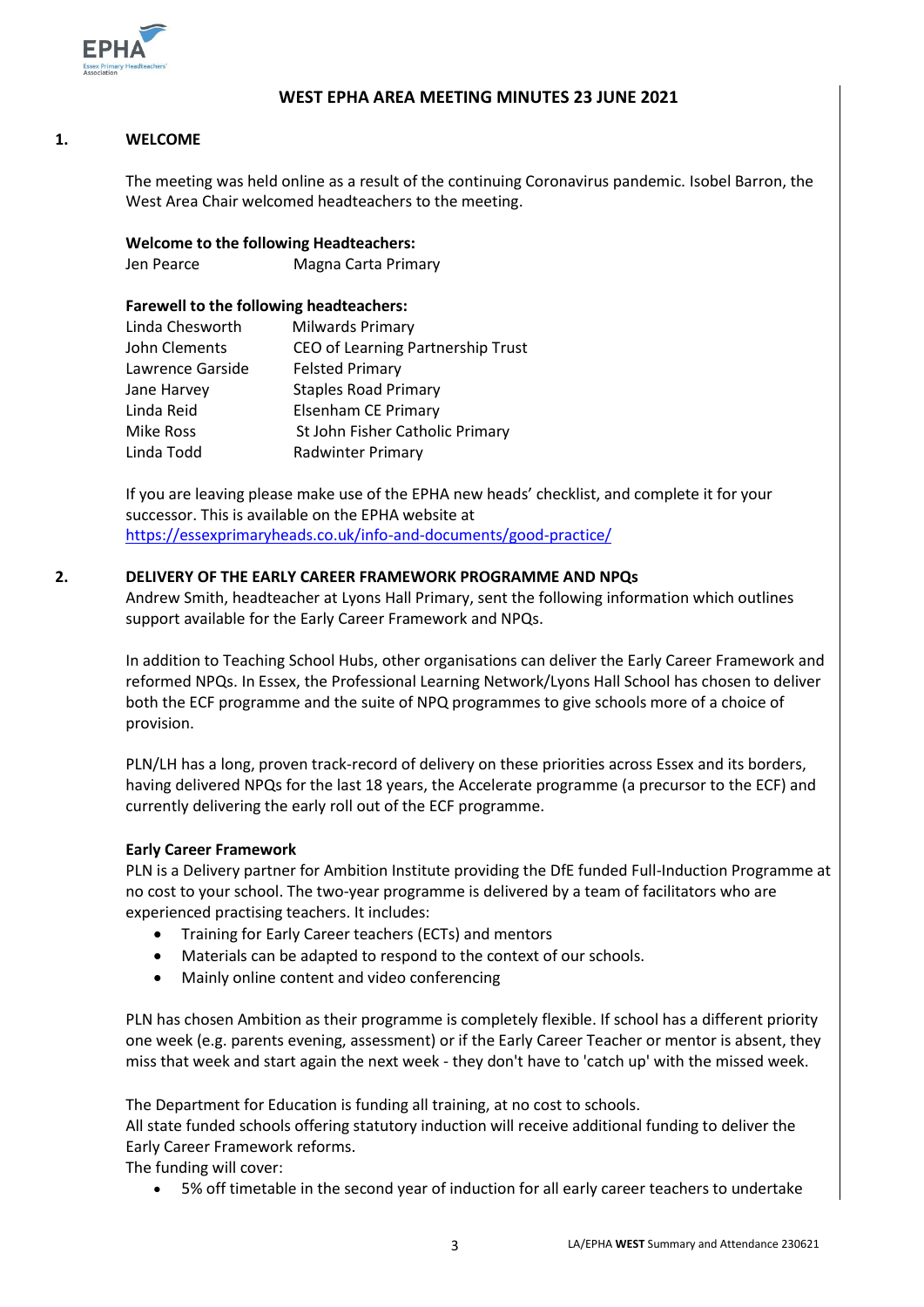

induction activities including training and mentoring - **£1200**

 Funding for mentors to spend with early career teachers in the second year of induction - this is based on 20 hours of mentoring across the academic year - **£900**

For those on the Full Induction Programme, there will be a payment to schools for the time that mentors of ECTs spend on DfE mentor training (ie training from a funded programme provider) which will consist of 36 hours of backfill time over two years per mentor.

| Mentor's Unit Cost (years 1 & 2)<br>Time off timetable for training | <b>England</b><br>(excluding the<br>London Area) | <b>Inner</b><br>London<br>Area | <b>Outer</b><br>London<br><b>Area</b> | <b>Fringe</b><br>Area |
|---------------------------------------------------------------------|--------------------------------------------------|--------------------------------|---------------------------------------|-----------------------|
| 36h cost (2 years of training)                                      | £1576.10                                         | £1929.24                       | £1737.14                              | £1623.24              |

NB

Funding for training and support in year 1 is funded directly to schools as now through the National Funding Formula.

#### **Reformed NPQs:**

PLN/LH will continue to deliver the whole suite of reformed NPQs across all phases and settings. Working in partnership with Teach First, alongside Surrey Teaching Schools Network with whom we have a long standing relationship.

Some NPQs will be funded and for some schools in more difficult circumstances there will be full scholarship funding – the DfE has not released this information yet.

#### **3. WEST EPHA ANNUAL GENERAL MEETING**

# **a) CHAIR'S REPORT**

Isobel Barron, Chair of West EPHA, gave the following report.

Before I get started on my review of the year I would like to thank Pam for being everything to everyone. She has been working for EPHA for more years than anyone can remember and she is the rock that we all rely on. When you need to check a piece of information, have a shoulder to cry on, have a joke or have a moan, she is there at the end of the phone, email or a zoom call. Without her EPHA would just not work. You are brilliant Pam. You continue to work for the betterment of education and Headteacher well-being. I am sure my colleagues will join me in sending you a round of applause and many congratulations via email and text message - some might even switch a camera on and un mute to whoop and cheer!!!!

#### **Review of the year**

Last year I spoke to you all about the challenges we had all faced from Lockdown 1.0. How we had all coped and closed schools within 2 days. I hoped that it would never happen again! I talked about how we had been thinking about the new Ofsted inspections the previous October and how that had gone out of the window fairly quickly. I then talked about a possible second peak. Who knew that we would have a small respite over the summer holiday, before Lockdown 2.0. The Autumn Term tumbled out of control within weeks. We had schools closing bubbles multiple times, we had a hybrid approach to learning online and in school, we had staff isolating and then coming back, we had Ofsted virtual visits and we were trying our best with the ever changing guidelines being issued by the government. Managing schools through an increasing R-Value and viral load became almost impossible. This was then followed by the new tier system, which didn't allow for parity across the county. We had the ridiculous notion that you might live or work in an area where restrictions meant a school couldn't open, but 100m down the road, it was possible.

After one of the weirdest Christmas's possible we were preparing to open schools again, until a brave decision was made by our Director of Education to close the schools that were still open. I don't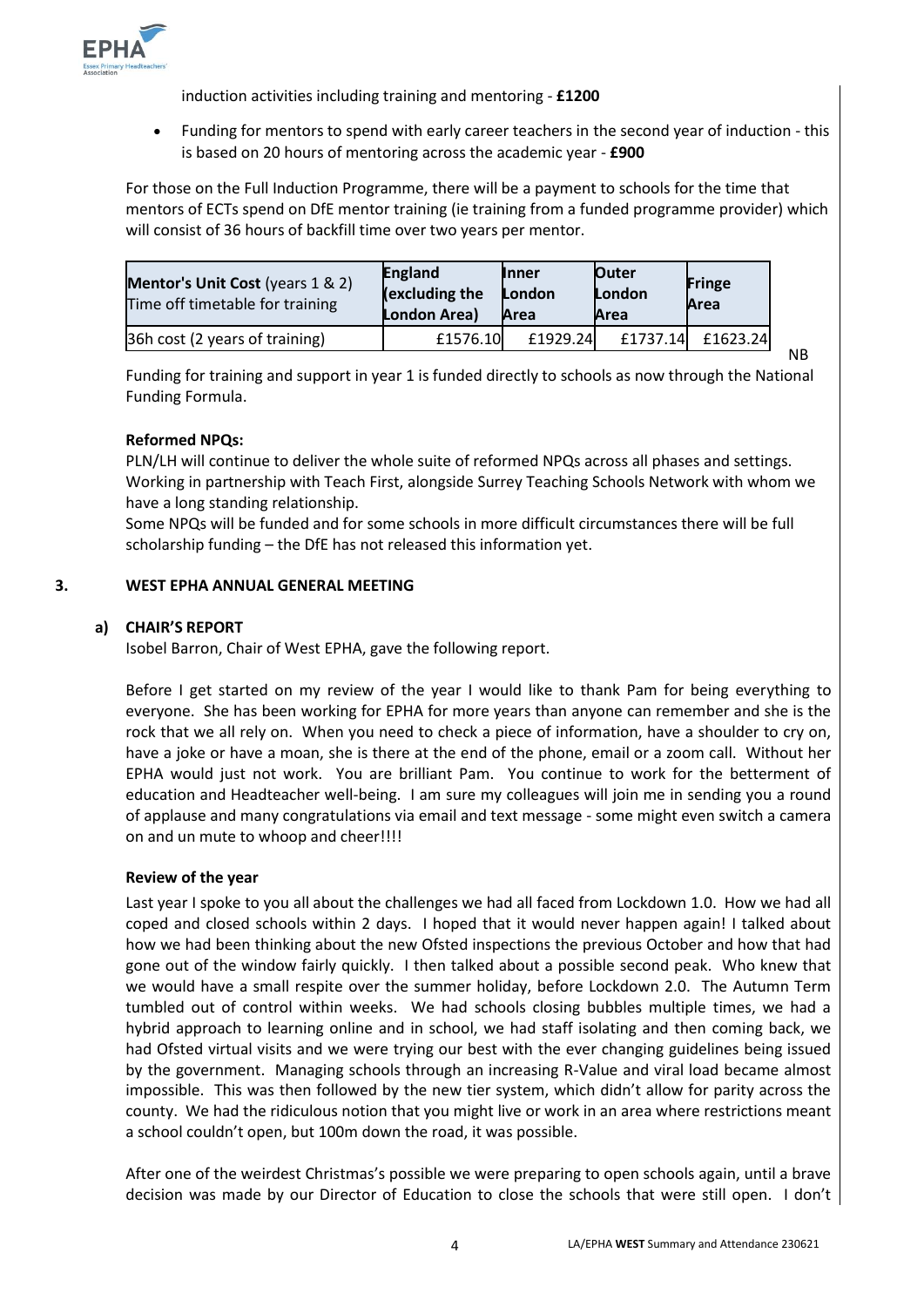

think I will ever forget having taken a call over Sunday lunch the day before schools were to open, and then having to work out how to close my school within 16 hours and gather the information on who our key worker families were before reopening on the Monday, only to find out on the Monday night we were into national lockdown number 3!!!

Since then the pressure has just continued to rise. We are now all masters of the LFT, we know what a PCR is and now understand which is more important - or not!!! We collate results twice a week in our own time and still aren't allowed time off as we are checking for positive COVID results within our parent community over the weekends and holidays via email. We have managed a million updates to our risk assessments, dealt with shielding and then not shielding staff. We have written individual risk assessments, upped the amount of online learning being offered and managed the transition between online and in person learning. Some of us have become YouTube stars in our own right and we have ensured all our policies and procedures are up to date. We have taken a massive load of safeguarding cases and been asked to make instant, and often life changing decisions for our communities. We have ensured we have kept in touch with children who may not even be in the same time zone. We have been a pillar of strength for our staff and community and at no point have we been able to make a mistake or show fatigue. We have been a front-line service of unsung heroes.

Without your leadership and the commitment of your staff, our NHS workers and other Key Workers would not have been able to save lives or keep the country going. We have been the only places in the UK where it has been legally possible to have more than 30 people gathering since the start of COVID. We have been expected to put ourselves at risk and we have done this because of the commitment we have to the children and families we work with. It is appalling that the government has now rewarded school staff with a pay freeze to 'thank' them for their role in ensuring the country continued to function.

As restrictions ease we are now faced with further impossible decisions. Should we be booking the residential trip, should we have a sports day or Year 6 leavers' party? Decisions on these events alone are enough to make quiver when you think of the risks associated with them. In addition to this we now have the teams of people that have been able to work from home wanting to poke about in schools again as life is 'getting back to normal'.

#### Well I say that it isn't!

The last 18 months have been brutal for Heads. We have used every last ounce of energy to keep every plate spinning and many overflowing with stress or shear exhaustion. The mere mention of Ofsted instigates a shiver- it remains a threatening black cloud. Head teachers and leaders need time to recover, before coping with yet another challenge in times that are still not 'normal!' We make it look easy! We have all done our upmost to keep our schools open and be as 'normal' as possible for the children – however, it is not and it will still be quite some time before it is. We have become experts at emergency planning, fire-fighting, social work, marriage guidance and counselling- oh and education! What we do not need is being told what we have not done- more congratulated on what we have, in exceptionally challenging times. We have had to find the inner strength and resource to 'keep calm and carry on' without rest or respite, and of course this takes it's toll both mentally, physically and upon our relationships and families. There needs to be recognition by the Government and Local Authority that just because the restrictions are being lifted, it doesn't mean that schools and Heads are now ready for 'business as usual'. We need the LA to support us on this. EPHA is here and is with you as ONE VOICE on this. WE ARE STRONGER TOGETHER!

#### **What is to come?**

Who knows? That is anyone's guess… who could have foreseen the last eighteen months and predicted what we would have to cope with in an instant and reimaged Education as we know it! I do, as always, still look forward with optimism, that next year will be better and we will eventually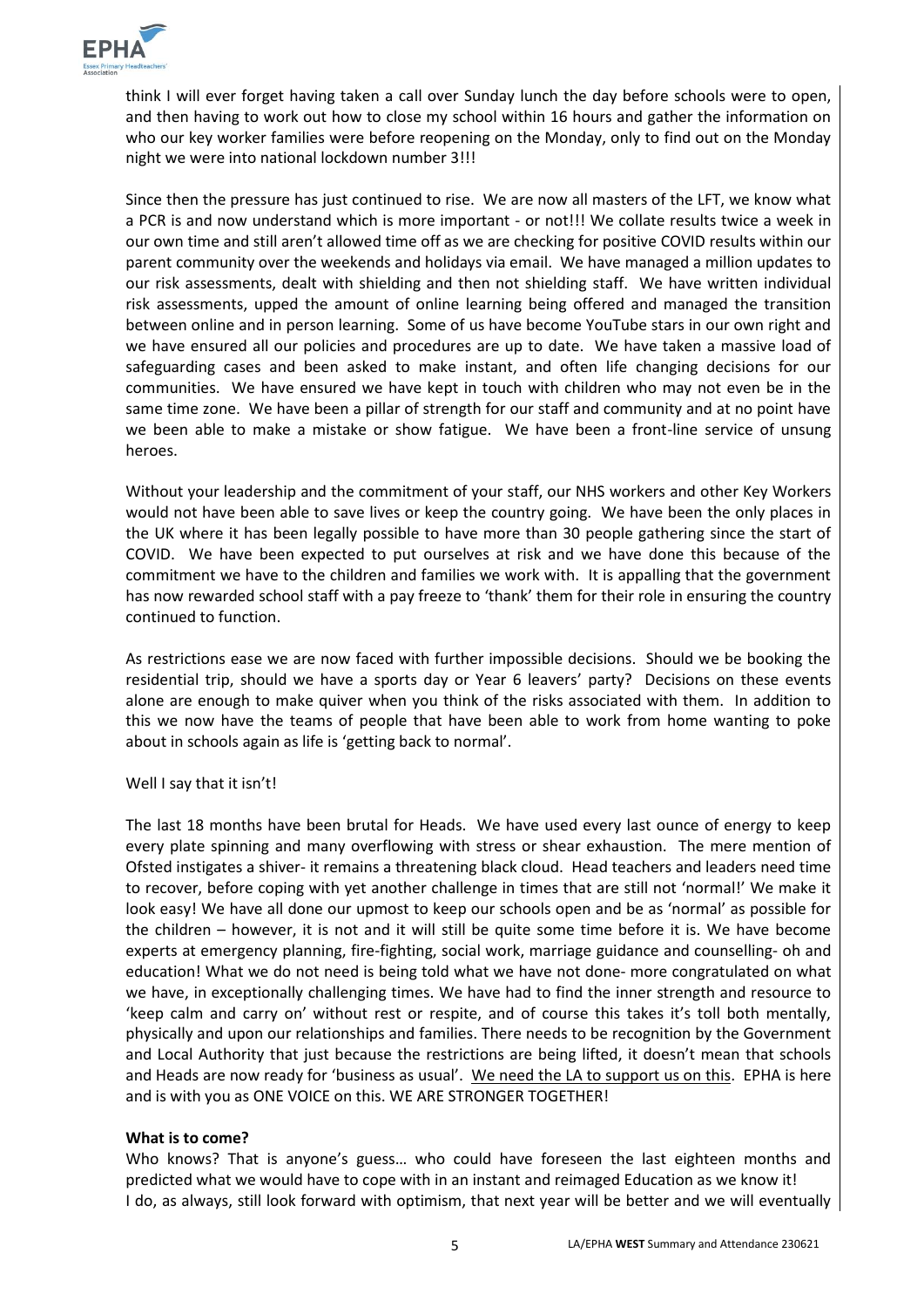

settle down to a better 'normal' than we had before. We have all grown and learnt a lot in this time about ourselves, our teams and each other. We know who we can rely on for support and know that in times of desperate need we will have colleagues who will understand, empathise and offer a nonjudgemental shoulder to cry on.

In West, I am privileged to be Chair to represent our area and I am immensely proud of all the heads and heads of school in our locality. You ARE brilliant at your jobs.

I'm still standing – but barely; I am sure you must feel the same. I not only have lots of hats but I now have lots of masks! One by one I am sure they will peel off as the summer holiday begins but will it be enough to rest and fully recuperate? Most likely not… as we remain apprehensive about what the autumn term will bring. As hard as it maybe we must try to rest up, have fun and 'find ourselves again' for our sake, and the sake of our own families.

Headteacher wellbeing has been at the top of the Local Authority's priorities – after the eighteen months we have been through, I am not sure what that even looks like any more.

Does anyone know? I believe we have moved further away from this than ever. How do we go about reclaiming our leadership space?

EPHA will help us on this journey but first and foremost, the first step has to be taken by us.

To our dear friends and colleagues who leave us for pastures new…. Especially those retiring or venturing into new careers…. Good bye, good luck and thank you for all that you have done for your school communities and staff.

Moving on:

Linda Chesworth, currently at Milwards Primary, previously at RA Butler, is relocating to pastures new and Mike Ross at St John Fisher. Linda Todd who is leaving Radwinter, to take on the headship at Elsenham.

Those retiring at the end of the summer term include: Jane Harvey, who joined Staples Road in September 2018; Linda Reid, head teacher at Elsenham Primary since 2003! WOW! And, Lawrence Garside, co- head at Felsted Primary, who has been a head teacher in Essex for 20 years!

A special mention to John Clements who has decided to step down as CEO of The Learning Partnership Trust and as Uttlesford South EPHA representative, a role is has held for 32 years! (and in education for 45- a Double WOW!!!). His passion for education, unwavering dedication for 'getting it right for the pupils' and ability to challenge others holding them to account in his unique way, will be sadly missed. John said at his last EPHA meeting, that he has valued his time as part of EPHA and acknowledged the strength and support of his colleagues, who are amazing people and many of whom he counts as trusted friends.

Witnessing so much change in their own localities and in Essex LA over that time…..what an achievement! Well done to you all!!

So for us all, in taking that first step…use the summer to reconnect with yourself, with your friends and family and with nature.

I have learnt from this meeting and from Dale Bateman talking about the coaching experience in his locality. Dale spoke of keeping it 'simple' and of three key steps:

1. Notice; 2. Slow down; 3. choose and act

Making that conscious decision to make a choice- stick by it, even though it will lead to sacrificeupset- emotional triggers again!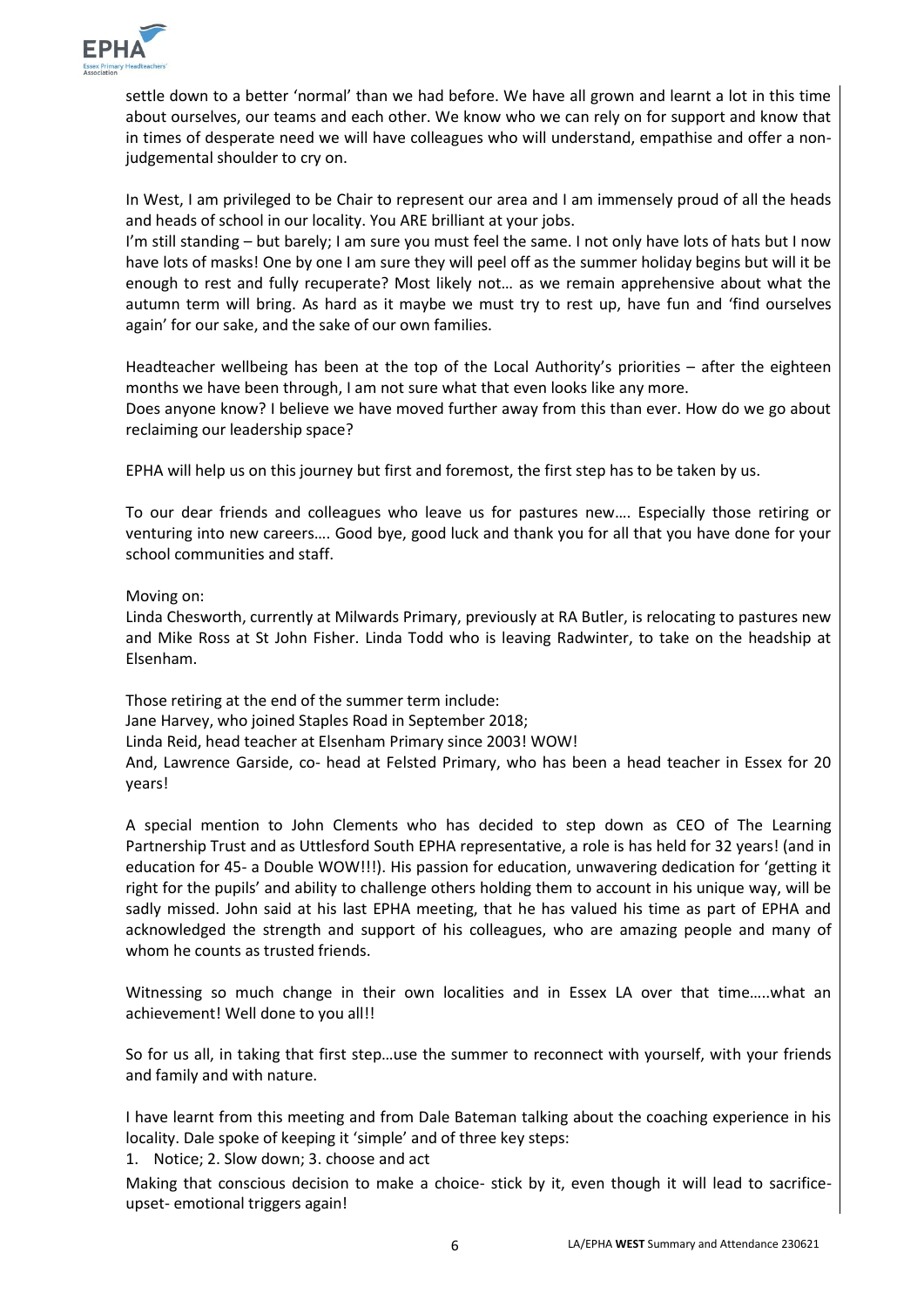

So for me in taking the first step: it's TIME- take time to invest in myself! Then to slow down, notice, make a conscious choice and then act.

So back to you colleagues- **DO** more of the things you enjoy.

The key thing lockdown has taught me…. us…… is to value the small things, the kind gesture, the smile, the friendly word made in passing, local walks, and dear family and friends – human contact, a HUG that means so much!

So from me to you ….. I'm off mute…….. WELL DONE TO YOU ALL! YOU ARE FABULOUS! A HUGE AIR HUG FROM ME TO YOU! I look forward to seeing you face to face next year!

### **b) ELECTION OF OFFICERS AND LOCAL DELIVERY GROUP REPRESENTATIVES**

| <b>Chair</b>               | Isobel Barron (Roseacres Primary)              |
|----------------------------|------------------------------------------------|
| <b>Vice-Chair</b>          | George Athanasiou (Great Sampford Primary)     |
| <b>Treasurer</b>           | Mary Jo Hall (St Thomas More Catholic Primary) |
| Harlow                     | Jonathan Tye (Churchgate CE Primary)           |
| <b>Uttlesford North</b>    | Mary Jo Hall (St Thomas More Catholic Primary) |
| <b>Uttlesford South</b>    | Matt Curzon (St Mary's CE Primary, Stansted)   |
| <b>Epping Forest South</b> | Joanne Willcox (Hillhouse CE Primary)          |
| <b>Epping Forest Rural</b> | Julie Lorkins (St Andrew's, N Weald)           |

The officers and Local Delivery Group representatives were thanked for the hard work that they do on behalf of headteachers in the West Area and for agreeing to continue in their roles or taking on new positions.

**c) The Summer term EPHA newsletter**, including dates for the 2021/22 school year, was circulated to headteachers in advance of the meeting -these can also be found on the EPHA website [www.essexprimaryheads.co.uk.](http://www.essexprimaryheads.co.uk/)

## **d) EPHA Annual Subscription**

Funding for EPHA will be continue to be top-sliced from the Delegated Schools Grant. Area meetings will continue to be "free" to all primary headteachers, as will the website, headteacher briefings and advice and support from the Professional Officer. [https://essexprimaryheads.co.uk/files/what-headteachers-get-in-return-for-their-epha-contribution-](https://essexprimaryheads.co.uk/files/what-headteachers-get-in-return-for-their-epha-contribution-2020-21.pdf)[2020-21.pdf](https://essexprimaryheads.co.uk/files/what-headteachers-get-in-return-for-their-epha-contribution-2020-21.pdf)

# **e) EPHA County Annual General Meeting**

The EPHA county AGM will be held on Thursday 30<sup>th</sup> September at the Lion Inn, Boreham.

## **f) Conferences**

Headteachers were reminded that the Deputy Headteachers' conference will be held on Friday 8 October 2021, once again in person at the Colchester Football Stadium (key note speakers Mick Waters and Mary Myatt) and next year's annual Headteachers' conference will be held on Friday 18 March 2022 at Stock Brook Country Club.

The programme and booking form for the Deputy Conference will be emailed to schools at the end of June.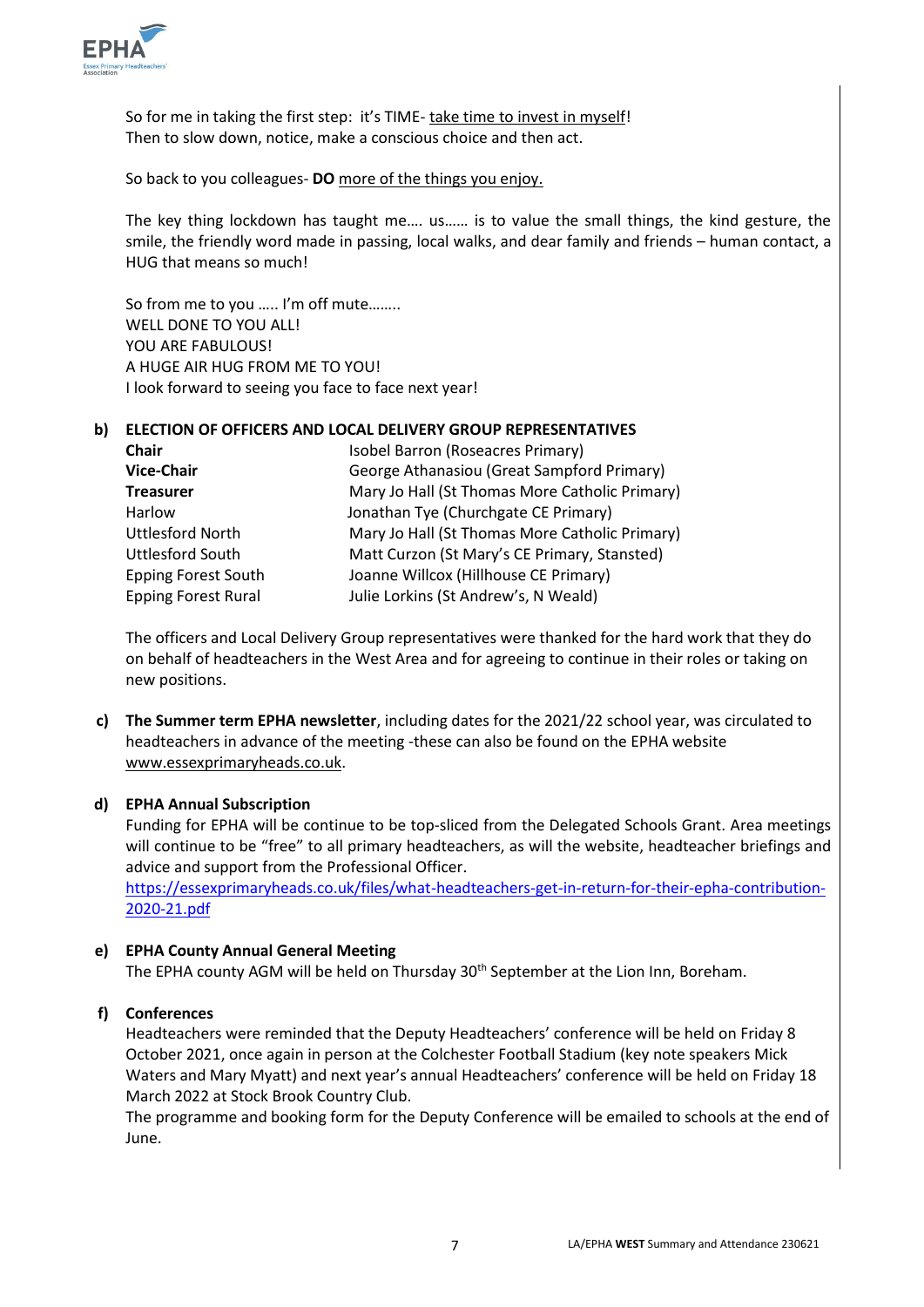

#### **4. HEADREST**

Headrest was co-founded in October 2020 by Ros McMullen and Andrew Morrish, two former headteachers and Multi-Academy Trust CEOs.

Headrest is a confidential, free telephone support service for headteachers. The free service means that a group of experienced headteachers, who coach and mentor serving heads and senior executive leaders, are offering 'a listening ear' free of charge for those who are exhausted and needing to chat with someone who understands. In this session, Andrew Morrish introduced and explained how the helpline works and why it was set up to support heads at this critical time. More information at<https://www.headrestuk.co.uk/>

Why now?

- Headteacher wellbeing a priority
- Increase in workload/anxiety levels
- Operational and not strategic
- Lack of support for headteachers
- Sodden sponges
- The need for rapid response
- We've sat in your chair
- Safe, non-judgmental, anonymous

Key issues being brought to the helpline

- Bubbles/safety
- Ill health (self and family)
- Feeling overwhelmed/stress
- Parental demands
- Facebook/Social Media
- Lack of governance support
- Lack of LA/MAT support inc HR
- Suspension, disciplinary etc.
- Ofsted, monitoring etc.

How it works DM on Twitter @Headrest\_UK

Phone for free on 0800 862 0110

Website[: www.HeadrestUK.co.uk](http://www.headrestuk.co.uk/)

Email [Hello@HeadrestUK.co.uk](mailto:Hello@HeadrestUK.co.uk)

#### **Headrest will always get back to you.**

More information at<https://www.headrestuk.co.uk/>

#### **5. THE PURSUIT OF WELLBEING**

Maria Brosnan is an experienced leadership and wellbeing trainer, mentor and coach, who works with senior leaders and teachers in schools. She works with the Heartmath Institute, which employs biofeedback technology that tracks the function of the heart, and enables participants to manage and control their physiology.

Many believe that disruption necessitates grit - we just have to "push through" until the storm passes. However, evidence shows that "gritting through" challenge ultimately impedes performance, wasting time and resources, and impacts our health.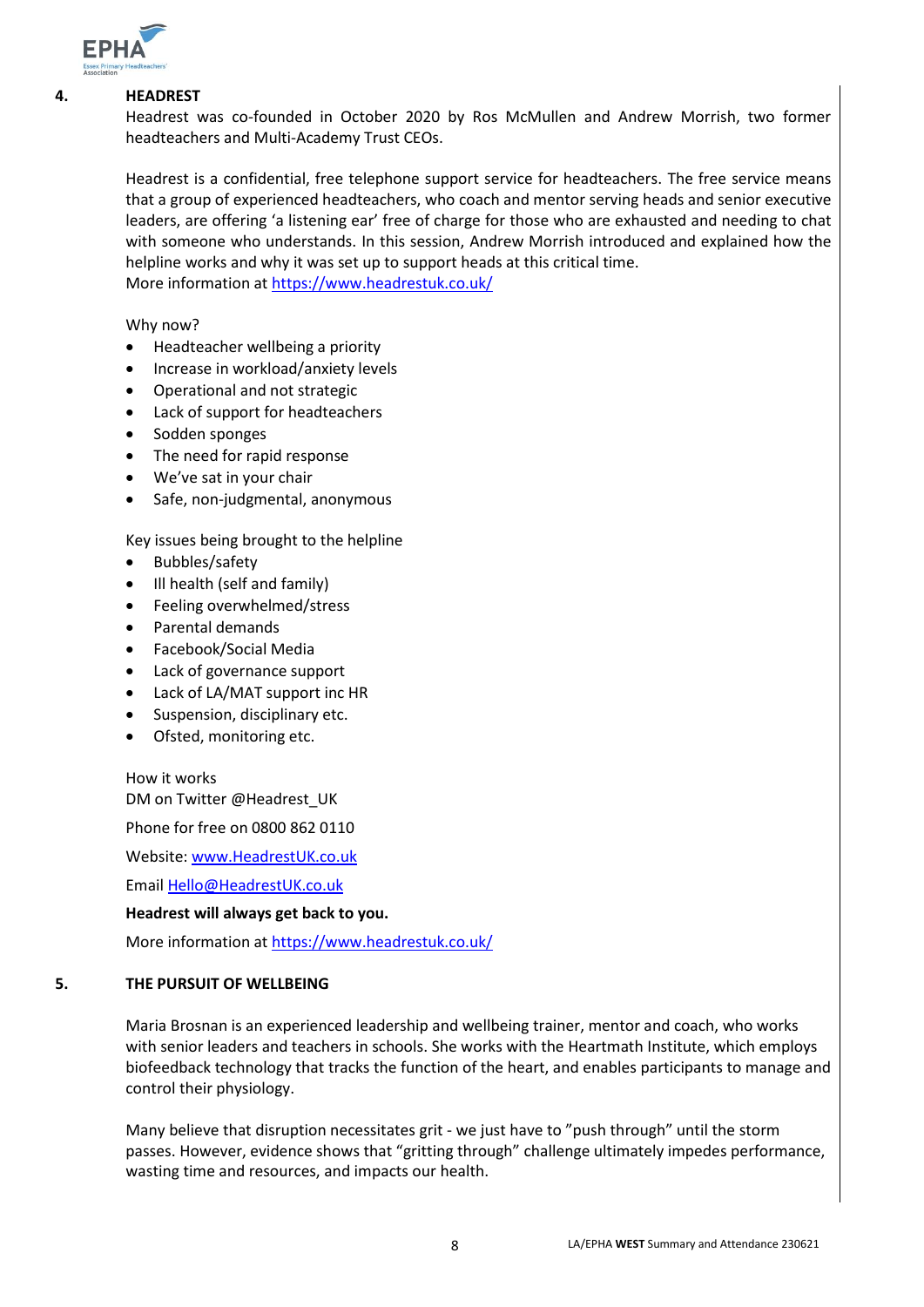

In this presentation, Maria explained the physiology of stress and the impact it has on performance and effectiveness, and gave a simple but effective strategy to make immediate improvements.

Maria explained the impact of stress on performance:

Zone A – healthy pressure, improves performance Zone B – a rising amount of pressure – leads to optimal performance, a stage of maximum efficiency and effectiveness PERCEPTION CHANGE Zone C – hyper-reactive stage – an unpleasant place to be Zone D – leads to emotional and physical exhaustion

She asked the headteachers to take part in a snap poll, asking which Zone they regarded themselves as being in.

| West quadrant results: | Mid quadrant results: |  |  |
|------------------------|-----------------------|--|--|
| A 4%                   | A 0%                  |  |  |
| B 23%                  | B 12%                 |  |  |
| C 73%                  | C 80%                 |  |  |
| D 0%                   | D 8 %                 |  |  |

Maria noted that, when we are stressed, we can lose up to 80% of brain function. She showed a video which gave an example of a situation when she was put under (minimal) stress and the impact that this had on her heart rate. She then explained a very simple breathing technique which instantly calmed and reduced her heart rate, demonstrated by the biofeedback technology.

She gave a couple of quotes to consider:

#### *Henry J Kahn, MD*

"It's easy to forget that stress is one of your body's warning signals that tells you that something is out of whack. If you ignore those signals, especially your emotions, you could become so accustomed to the stimulation of stress, ongoing tension and strain that stress can start to feel normal. When a lot of people in a particular environment are stressed, they can create a climate that makes it more difficult for any one person to see his or her stress clearly.

When you have a whole culture pushing high performance, sometimes people don't want to admit it or address it."

#### *Viktor Frankl*

Between stimulus and response there is a space. In that space is our power to choose our response. In our response lies our growth and our freedom

Maria can be contacted at maria@pursuit-wellbeing.com More information at<https://pursuitwellbeing.com/>

A recording of the presentation can be accessed at<https://youtu.be/ytu1tiXObfk>

#### **6. CLOSE OF MEETING AND THANK YOU FROM THE WEST CHAIR**

Isobel thanked the West headteachers for attending the meeting and wished them the very best for the last few weeks of term.